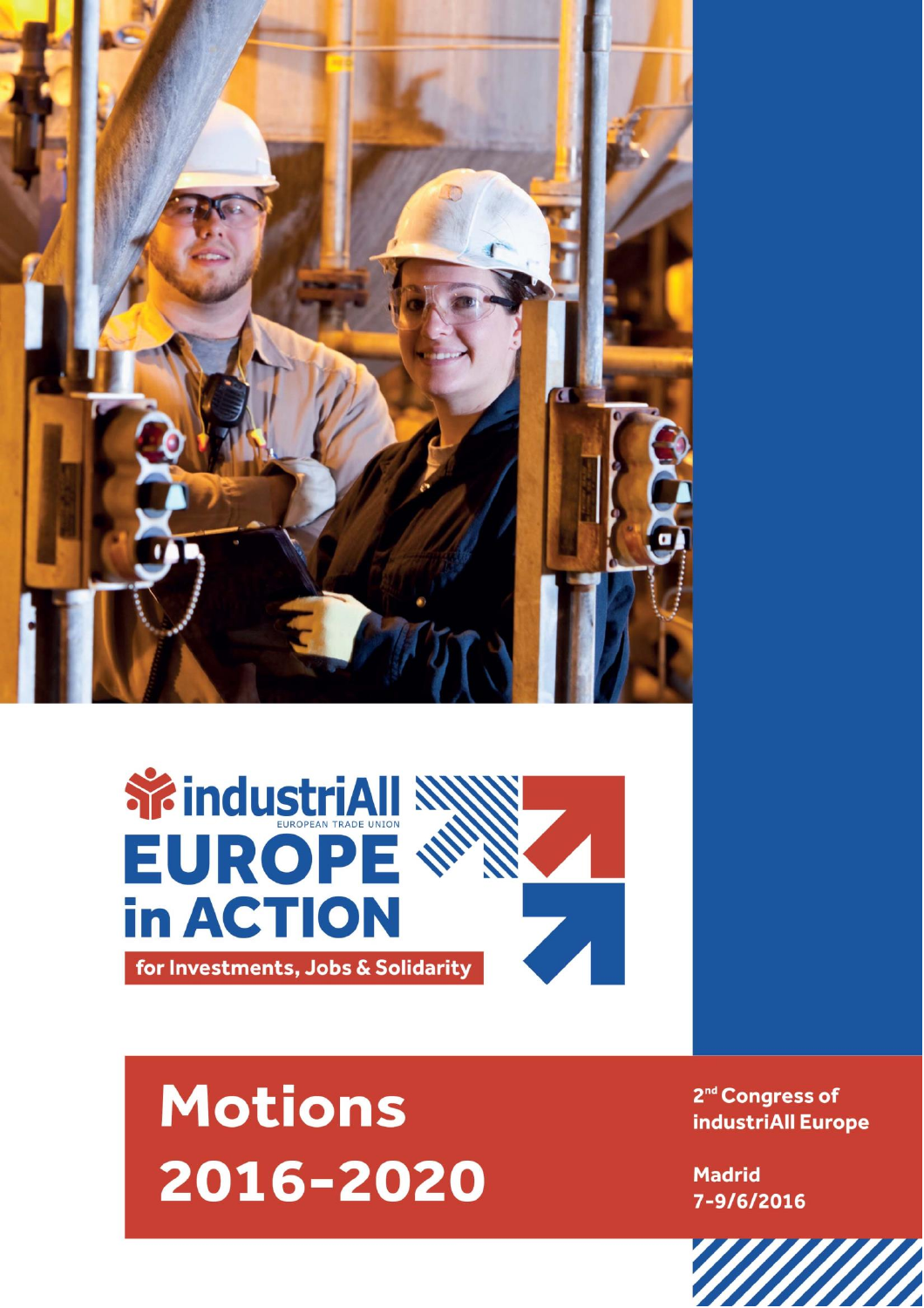**industriAll Europe**

**2 Madrid 7-9/06/2016 nd Congress**



## **IndustriAll European Trade Union's Motions 2016-2020**

**As adopted by the 2nd industriAll Europe Congress on 8th June 2016**

## **Our future rests on European steel!**

One important lesson learnt from the global financial and economic crisis of 2008 is that countries with high levels of industrial value added recovered more quickly than countries with low levels of value added.

This lesson has led the European Union to seek to stem the steadily declining share of gross value added accounted for by industry and resolve measures aimed at reindustrialising the Union.

Preservation of all-embracing value-added chains is absolutely essential to this end. Basic metals and their further processing in the automotive industry, machinery and plant engineering, the building industry and household appliances industry make a significant contribution to industrial value added.

In particular, the steel sector is of crucial importance to a competitive industrial base, as it is very closely associated with these value-added chains.

The European steel industry is in a very difficult situation at present. The sector has never really recovered from the economic crisis. Demand for steel remains sluggish, significantly lower than pre-crisis levels, with considerable blastfurnace capacities in Europe already having been idled as a result. On top of this, more than 80,000 European jobs in this sector were slashed over the period 2008 to 2014 (2008: 420,000 employees; 2014: 340,000 employees). This trend continues unabated.

In spite of the gradual upturn we are seeing in various steel-processing sectors and despite its strong potential, the European steel industry itself has not been able to capitalise on this resurgence to date. On the contrary: While global steel production has returned to the growth track in the wake of the economic crisis, production in the EU is stagnating at a low level, and prices remain at exceptionally low levels mainly as a result of global overcapacities, unfair commercial practices and under-valued currencies, calling into question the profitability of the plants and the viability of the steel sector. High energy prices are an additional burden for the European steel industry. In most European countries, the upturn in demand has mainly benefited imports. This situation has been compounded by the fact that too much capacity reduction, particularly since 2009, has favoured imports which have made up for the inability of European plants to meet the demand for certain products. IndustriAll Europe has repeatedly highlighted the risk of reducing production capacities in Europe.

What is needed for a sustainable recovery of the European economy – and hence a positive impetus for steel consumption as well – is a European investment plan like the one that the European trade union movement has been demanding for years. Above and beyond this, the unilateral, aggressive austerity policy has to finally be brought to an end, as this has also had a negative impact on our internal markets.

On the supply side, global overcapacities, especially in China and in Russia, have led to a dramatic increase in exports, destabilising global steel markets and thereby putting increasing pressure on the European market and threatening our jobs. The overcapacity in China alone has been estimated at around 350 million tonnes, almost double of the EU's annual production (OECD figures – 2015).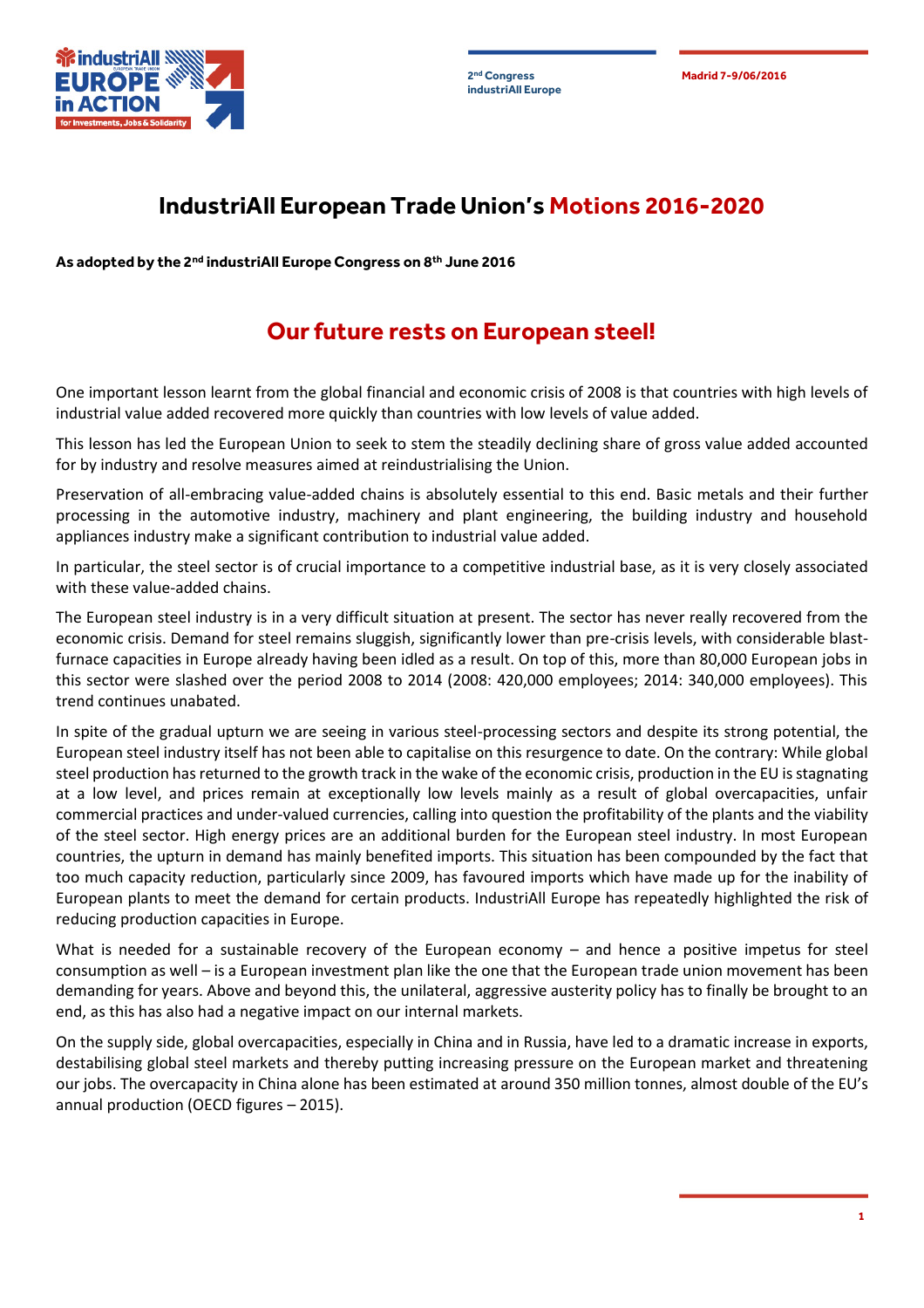The unprecedented number of anti-dumping complaints demonstrates that overcapacity in third countries has given rise to a wave of unfair trade practices with steel being sold in the EU single market at heavily discounted prices with the support of direct and indirect subsidies. China's overcapacity is already having considerable social, economic and environmental consequences in the EU and should the EU consider China a market economy, such a decision would have a direct and immediate negative impact on investment and job creation in the EU. The European steel industry has confronted this steadily growing pressure from imports with restructuring, cost-reduction programmes and layoffs thus far. This strategy has now begun to run up against its limits, while the burden has been largely borne by employees. At the same time, there is a dangerous backlog of investment in the steel industry that poses a threat to its very viability.

As a result of these problems plaguing the steel industry, there is a new round of consolidation in the European steel industry on the horizon. We are witnessing widespread restructuring in the European steel industry. The entire British steel industry is being put up for sale. Unfortunately, there is now a very real danger of increasing job losses throughout the entire European steel industry!

Without appropriate measures being taken to afford this sector protection accompanied by additional growth impetus from a European investment programme, the viability of the European steel industry - and of the essential parts of the value-added chains which process steel - is at stake.

Our steel industry has the highest environmental standards in the world. Moreover, there can be no ecological future without steel. Steel is an elementary material that is indispensable for energy transition and which is urgently needed for environmental conversion. Projects such as wind energy, solar energy and hydroelectric power are not feasible without steel. With the reform of the EU emissions-trading system, however, a further tightening of requirements applying to the steel industry poses an additional threat to jobs. IndustriAll Europe is committed to protecting the climate and the environment. For this reason, our task is to prevent the European steel industry from being put at risk in this manner, as the most environmentally-friendly steel production in the world takes place right here. Relocation of production capacities to countries outside Europe where no comparable emissions-trading systems exist would be counter-productive when it comes to climate protection because it would lead to greater emissions.

## **IndustriAll Europe will work at all levels of policy-making to ensure that:**

- an urgently needed European investment programme for the future like the one being called for by the ETUC since 2013 finally becomes a reality;
- stricter trade-protection instruments are speedily applied and further refined to prevent imports of dumped steel in a resolute manner. Fairer international competition with equal competitive conditions is absolutely essential in terms of maintaining and preserving the European steel industry. The EU needs to establish robust and swift trade defence instruments in order to be able to efficiently defend its industry and its employment.
- first and foremost, European industries, primarily steel and aluminium, are efficiently protected on a sectoral and case-by-case basis by trade defence measures.
- in addition to the basic positions of the urgent Resolution "Free trade must be fair to guarantee a future for European industrial workers", which opposes the granting of MES, we emphasise the creation of functioning and stricter trade defence instruments as a condition "sine qua non" for granting MES to China;
- the impending consolidation of the steel industry does not take place unilaterally at the expense of employees;
- investment in the European steel industry is boosted to modernise plants and equipment while promoting research on and development of new products;
- the EU emissions-trading system is not reformed at the expense of employees in the steel industry and that instead the European steel industry is revived and modernised while at the same time attaining European climate targets. Measures have to be taken to ensure that energy prices do not undermine the competitiveness of the steel industry.
- the European Steel Action Plan is further refined and finally spelled out in the form of specific measures to preserve and maintain the European steel industry.